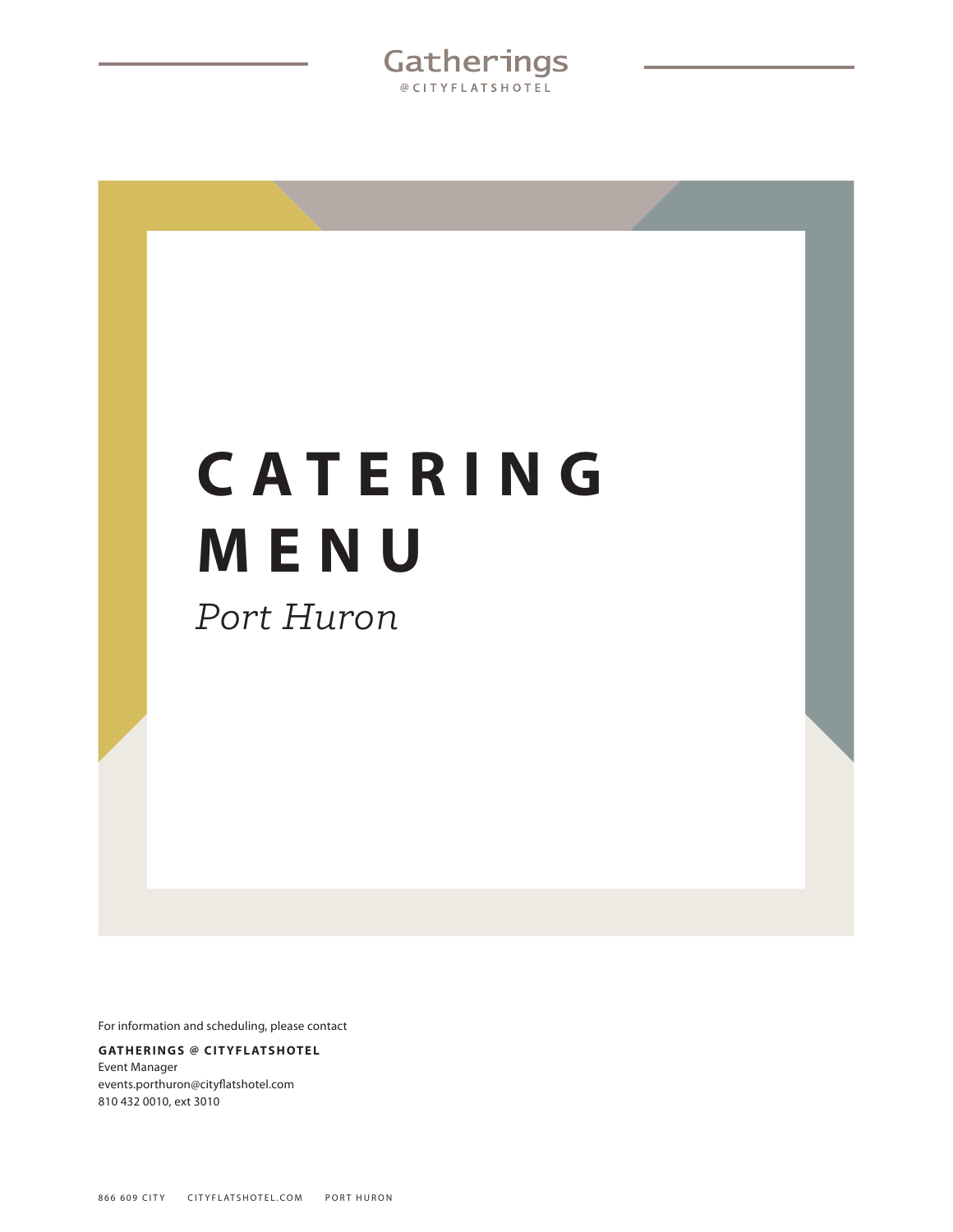# **A LA CARTE FOOD BEST FOR MEETING BREAKS**

**Assorted Mini Pastries V** Muffins, Danish, and Fruit Turnovers—28 /dozen

**Mini Granola Bars**  $\overline{V}$  **-2/each** 

**Individual Fruited Greek Yogurt <b>GF&V** —6/each

**Hand Cut Fresh Fruit GF, V, & DF** —4 /person

**Garden Variety Vegetables and Ranch <b>GF & V** — 4 /person

**Chef's Cheese and Cracker Board** <u>V</u> −5 /person

**Roasted Red Pepper Hummus**  $\overline{y}$ With Garden Variety Vegetables and Pita Bread—5 /person

**Tortilla Chips GF, V, & DF** With Pico de Gallo and Guacamole—5 /person Assorted Kettle Chips **GF & V** -2.75 /each **Individual Bags of Pretzels**  $\overline{V \& D F}$  -2.75 /each **Assorted Candy Bars**  $\overline{V}$  -2.75 /each **Gourmet Cookies**  $\overline{v}$ 

*Maximum of two cookie selections for groups less than 50* Chocolate Chip, Cranberry Pecan, S'mores, White Chocolate Macadamia Nut—24 /dozen

**Fudge Brownies**  $\overline{y}$  -36 /dozen

**Bakery Fresh Donuts**  $\overline{V}$  -30 /dozen

**Sperry's Gourmet Popcorn**  $\overline{Y}$  -4/person

# **A LA CARTE BEVERAGES**

**Fresh Brewed Coffee and Hot Water for Herbal Teas**—30 /1 liter

**Water Decanter**—25 /day Strawberry Lemon or Cucumber Mint Infused

**Canned Soda** Coke, Diet Coke, Sprite—2.5 /each

**Bottled Water**—2 /each

**Fresh Brewed Iced Tea** With Lemons—7 /liter **Lemonade**—7 /liter **Orange, Cranberry, Grapefruit, or Pineapple Juice**—8 /liter **Sparkling Strawberry Lemonade Punch**—12 /liter · 36 /gallon **Ginger Beer**—3.5 /each

# **BEVERAGE STATIONS**

*Bar attendant required when alcohol is served*—75

### **ALL-DAY BEVERAGE SERVICE**—6 /person per day

Fresh Brewed Coffee, Herbal Teas, and Iced Water

## **SPECIALTY HOT CHOCOLATE AND**

**COFFEE BAR**—8 /person

Mini Marshmallows, White Chocolate Chips, Peppermint Sticks, Chocolate and Caramel Sauce, Hazelnut and Vanilla Syrups, Chantilly Cream, and Rolled Wafer Sticks

**Add Bailey's**—+3 /each drink

### **HOT APPLE CIDER BAR**—7 /person

*Only Available September through December* Caramel Sauce, Cinnamon Sticks, and Chantilly Cream

**Add Captain Morgan**—+4 /each drink

### **MIMOSA BAR**

Orange, Pineapple, and Grapefruit Juice, with Seasonal Berries **Arte Latino Sparkling Wine**—38 /bottle **L. Mawby Blanc de Blanc**—42 /bottle **Sparkling White Grape Juice**—18 /bottle

### **BLOODY MARY BAR**

Zing Zang Mix, Bacon, Celery, Olives, Pickle Spears, Limes, Tabasco, Sriracha, Dill Sauce, Worcestershire, A1 Sauce, and Cracked Pepper

**Smirnoff**—8.5 /each

**Tito's**—9.5 /each

**Grey Goose**—10.5 /each

Ask your server about menu items that are cooked to order or served raw.

Consuming raw or under cooked meats, poultry, seafood, shellfish, or eggs may increase your risk of food-borne illness.

 $\overline{GF}$  = GLUTEN FRIENDLY  $\overline{V}$  = VEGETARIAN  $\overline{DF}$  = DAIRY FREE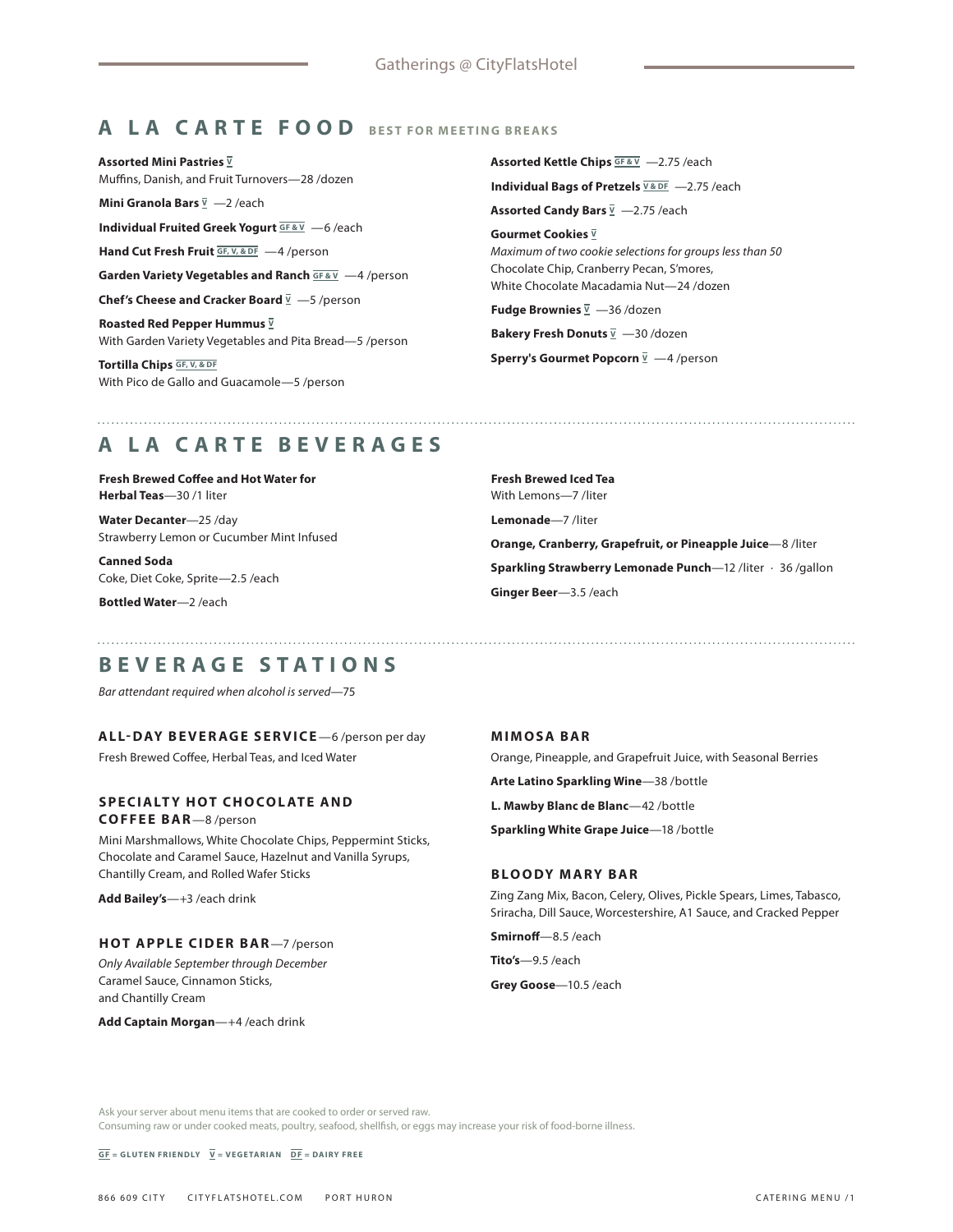# **A LA CARTE BREAKFAST**

**Applewood Bacon or Sausage Links GF & DF** —3.5 /person

**Roasted Potatoes GF, V, & DF** -2.5 /person

**Potatoes O'Brien GF, V, & DF** Roasted Potatoes Mixed with Peppers and Onions—3 /person

**Hash Brown Casserole GF&V** -3.5 /person

**Biscuits and Sausage Gravy**—4 /person

**Scrambled Eggs** GF & V With Crème Fraiche, Chives, and Cheddar—4 /person

Hand Cut Fresh Fruit **GF, V, & DF** -4 /person

**Assorted Mini Pastries <sup>V</sup>** Muffins, Danish, and Fruit Turnovers—28 /dozen

**Monkey Bread Muffins <sup>V</sup>** Cinnamon Sugar Biscuit Dough with Caramel Sauce—28 /dozen

**Assorted Bagels V** With Cream Cheese, Butter, and Peanut Butter—24 /dozen

**Individual Fruited Greek Yogurt <b>GF & V** — 6 /each **Fruit, Yogurt, and Granola Parfaits**  $\overline{Y}$  -3.5/each

**Bakery Fresh Donuts**  $\overline{y}$  -30 /dozen

# **BREAKFAST STATIONS**

*Two or more bars recommended or as an add on / 10 person minimum*

**Belgium Waffle**  $\overline{Y}$   $-9$  /person, 100 guest maximum *Chef Attendant Required*—75 Maple Syrup **GF, V, & DF** Seasonal Berries **GF, V, & DF** Peanut Butter **GF, V, & DF** Chocolate Chips **GF & V** Butter **GF & V** Chantilly Cream **GF & V**

**Omelet**—10 /person, 100 guest maximum *Chef Attendant Required*—75 Bacon, Ham, Sausage **GF & DF** Tomato, Spinach, Green Pepper, Onion, Mushroom **GF, V, & DF** Cheddar and Feta **GF & V** Served with Hot Sauce and Sriracha **GF, V, & DF**

**Oatmeal GF, V, & DF** —7 /person Seasonal Berries **GF, V, & DF** Caramel Apple Compote **GF & V** Brown Sugar **GF, V, & DF** Honey **GF, V, & DF** Pecans and Walnut Mix **GF, V, & DF** Cinnamon **GF, V, & DF**

**Acai Bowl**—8 /person Assorted Yogurt Fresh Fruit **GF, V, & DF** Granola **<sup>V</sup>** Assorted Nuts and Seeds **GF, V, & DF**

# **CONTINENTAL BREAKFAST**

*Includes Orange and Cranberry Juice*

**Military Street**—10 /person Hand Cut Fresh Fruit **GF, V, & DF** Assorted Bagels with Cream Cheese, Butter, and Peanut Butter **<sup>V</sup>**

**Water Street**—15 /person Hand Cut Fresh Fruit **GF, V, & DF** Individual Fruited Greek Yogurts **GF & V** Egg, Applewood Bacon, and Cheddar on a Croissant

# **BREAKFAST BUFFETS**

*Includes Orange and Cranberry Juice / 10 person minimum*

**Huron**—20 /person Yogurt with Granola  $\overline{v}$ 

Hand Cut Fresh Fruit **GF, V, & DF**

Scrambled Eggs with Crème Fraiche, Chives, and Cheddar **GF & V\**

Choice of Applewood Bacon or Sausage Links **GF & DF**

Choice of Roasted Potatoes, Potatoes O'Brien, or Hash Brown Casserole **GF & V**

**Black River**—16 /person Cinnamon Swirl Bread Topped with Fresh Crème Anglaise, with Maple Syrup, Chantilly Cream, and Strawberry Preserves **<sup>V</sup>** Scrambled Eggs with Crème Fraiche, Chives, and Cheddar **GF & V** Choice of Applewood Bacon or Sausage Links **GF & DF**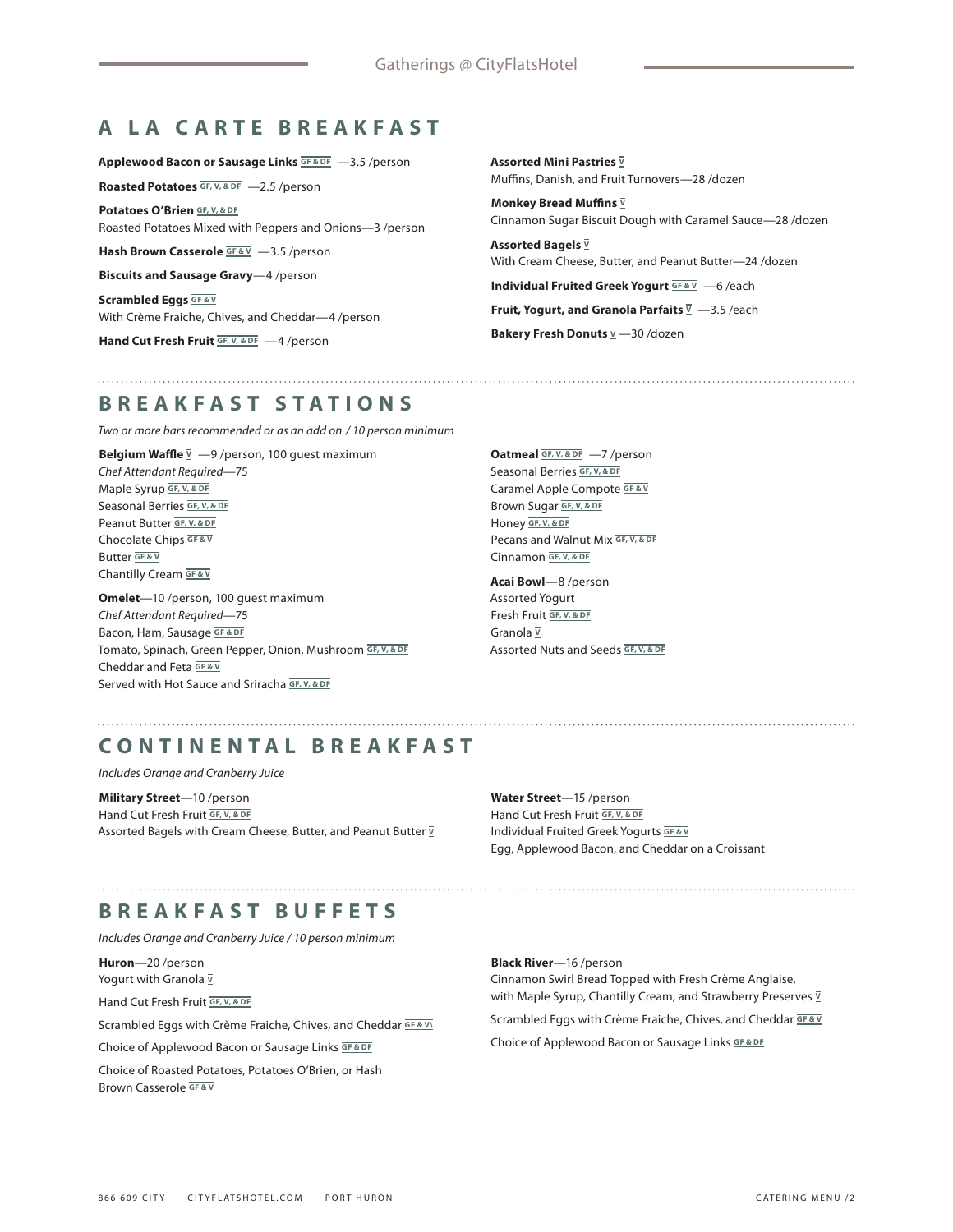# **ARTISAN SANDWICHES AVAILABLE UNTIL 3:00PM**

*Includes assorted bags of kettle chips and choice of garden salad or pasta salad / Maximum of three sandwich choices / Gluten friendly or dairy free upon request*

### **The Flats**

Smoked Turkey and Ham, Red Onion, Mixed Greens, Cheddar, and Roasted Garlic Dijon Mustard on a Croissant—12

### **Deluxe Roast Beef**

Sliced Roast Beef, Tomato, Caramelized Onions, Mixed Greens, and Horseradish Mayo on Ciabatta Bread—12

### **The Louie**

Marinated Sliced Pork Loin, Sliced Granny Smith Apples, Red Onion, Mixed Greens, Roasted Red Pepper, and Almond Feta Spread on Ciabatta Bread—13

### **Chicken Salad Pita**

Whole Wheat Pita Stuffed with Cherry and Almond Chicken Salad—11

### **Grilled Portobello Sandwich V**

Sliced Portobello Mushrooms, Goat Cheese, Tomato, Red Onion, Mixed Greens, and House Marinara Sauce on Ciabatta Bread—11

### **City Club Wrap**

Grilled Chicken, Swiss Cheese, Applewood Bacon, Tomato, Mixed Greens, and Pesto Mayo in a Flour Tortilla—12

### Garden Veggie Wrap **V/GF & DF UPON REQEST**

Hummus, Red Onion, Roasted Red Pepper, Cucumber, Tomato, and Baby Spinach in a Flour Tortilla—11

### **Black and Bleu Wrap**

Seasoned Steak, Bleu Cheese Crumbles, Red Onion, Mixed Greens, and Balsamic Vinaigrette in a Flour Tortilla—13

### **Roasted Salmon Wrap**

Shredded Salmon, Feta Cheese, Spinach, Red Onion, Mixed Greens, Applewood Bacon, and Lemon Dill Mayo in a Flour Tortilla—15

# **PLATED GOURMET SALADS AVAILABLE UNTIL 3:00PM**

*Includes rolls with butter / Maximum of two salad selections / Escort cards provided by the host are required for all plated meals*

### **Traditional Caesar Salad**

Crisp Romaine with Garlic Croutons, Shredded Parmesan, and Caesar Dressing—10 /person

### **Southwest Chipotle Salad**

Crisp Romaine with Bacon Crumbles, Roasted Corn, Pepper Jack Cheese, Tomato, Crispy Tortilla Strips, and Creamy Orange Chipotle Dressing—13 /person

### **Wolverine Salad GF & V**

Crisp Romaine with Dried Cherries, Granny Smith Apples, Goat Cheese, Cashews, and Maple Vinaigrette—13 /person

# **DESSERT PLATTERS**

### **Gourmet Cookies V**

*Maximum of two cookie selections for groups less than 50* Chocolate Chip, Cranberry Pecan, S'mores, White Chocolate Macadamia Nut—2 /each

**Spartan Salad GF**

Mixed Greens with Bacon Crumbles, Egg, Tomato, Red Onion, Cheddar Cheese, and Avocado with Ranch Dressing—13 /person

**ADD TO ANY SALAD** Grilled Chicken—+4 /person Seared Salmon—+6 /person

**Fudge Brownies <sup>V</sup>** —2 /each Lemon Bars  $\overline{y}$  -3 /each **Seasonal Fruit Tartlets**  $\overline{y}$  -3/each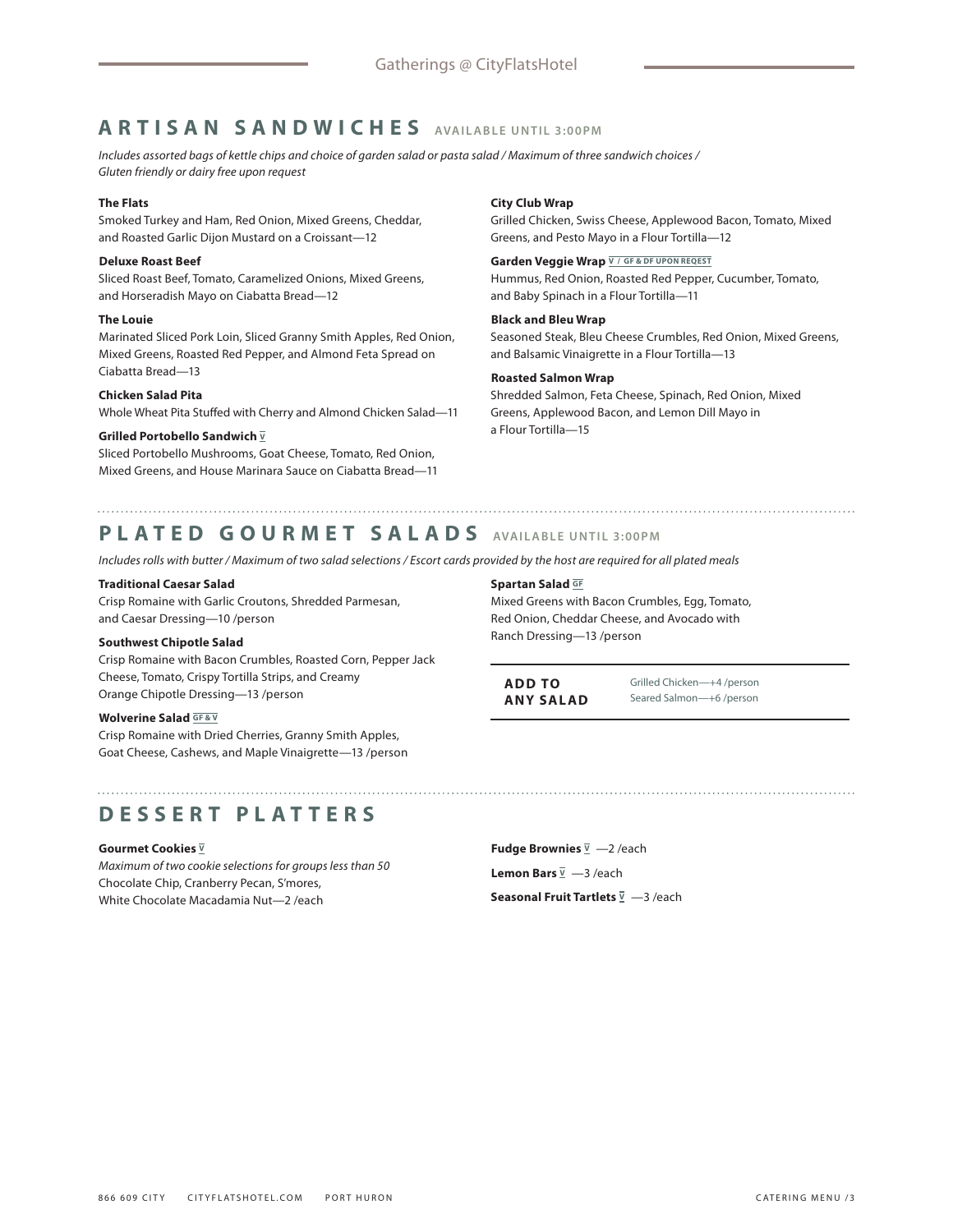# **PLATED LUNCHES AVAILABLE UNTIL 3:00PM**

*Includes rolls with butter / Escort cards provided by the host are required for all plated meals*

**ENTREES** Select two *\$3 per person for additional entrée choice*

**Grilled Whiskey Cider Chicken GF & DF** With Sautéed Onions—18 /person

**Roasted Bruschetta Chicken GF** With Parmesan Cheese and Creamy Pesto Sauce—18 /person

**Boursin and Spinach Stuffed Chicken GF** With Veloute—18 /person

**Hoisin Glazed Beef Brisket DF** With Caramelized Sesame Onions—21 /person **Oven Roasted Salmon GF** With Dill Cream Sauce—20 /person

**Hickory Encrusted Salmon** With Pesto Breadcrumbs and Lemon Beurre Blanc—20 /person

**Stuffed Bell Pepper GF, V, & DF** With Spanish Rice, Black Beans, Onion, and Roasted Tomato Salsa—15 /person

Stuffed Portobello Mushroom Caps  $\overline{y}$ With Parmesan Risotto, Spinach, and Sun-dried Tomatoes—15 /person

### **STARCHES** Select one

**Roasted Potatoes GF, V, & DF**

**Garlic Mashed Red Skin Potatoes GF & V**

**Twice Baked Potatoes <b>GF & V** 

**Wild Rice Pilaf GF, V, & DF**

*Premium Starch Selections*—+2 /person

**White Cheddar Potatoes Au Gratin**  $\overline{V}$ 

**Whipped Yams GF & V** With Candied Pecans

**Warm Quinoa Salad GF, V, & DF** With Fresh Bell Peppers, Carrots, Cucumbers, Scallions, Cilantro, and a Mint and Lime Vinaigrette

**Bleu Cheese Stuffed Yukon Potatoes GF & V**

*Premium Vegetable Selections*—+2 /person

**Roasted Asparagus GF, V, & DF**

### **VEGETABLES** Select one

**House Vegetable Medley GF, V, & DF** Carrots, Squash, Zucchini

**Garlic Green Beans GF, V, & DF**

**Amaretto Glazed Carrots GF & V**

**Parmesan Roasted Brussel Sprouts GF & V**

**OPTIONAL ADD-ONS**

*Plated Side Salad Select One*—+3 /person

**Traditional Caesar** Crisp Romaine, Parmesan Cheese, Garlic Croutons, and Caesar Dressing

**Garden GF & V** Crisp Romaine, Carrots, Tomatoes, Cucumbers, Red Onion, and Ranch Dressing

**Mixed Greens GF&V** Mixed Baby Lettuces, Red Onion, Feta Cheese, Dried Apricots, and Champagne Vinaigrette

*Plated Dessert Select Two*—+5 /person

**Carrot Cake V** With Pecans and Cream Cheese Frosting

**New York Style Cheesecake**  $\overline{V}$ With Seasonal Berries

**Tiramisu V**

**Chocolate Torte GF & V** With Chantilly Cream

**Mixed Berry Crumble GF, V, & DF**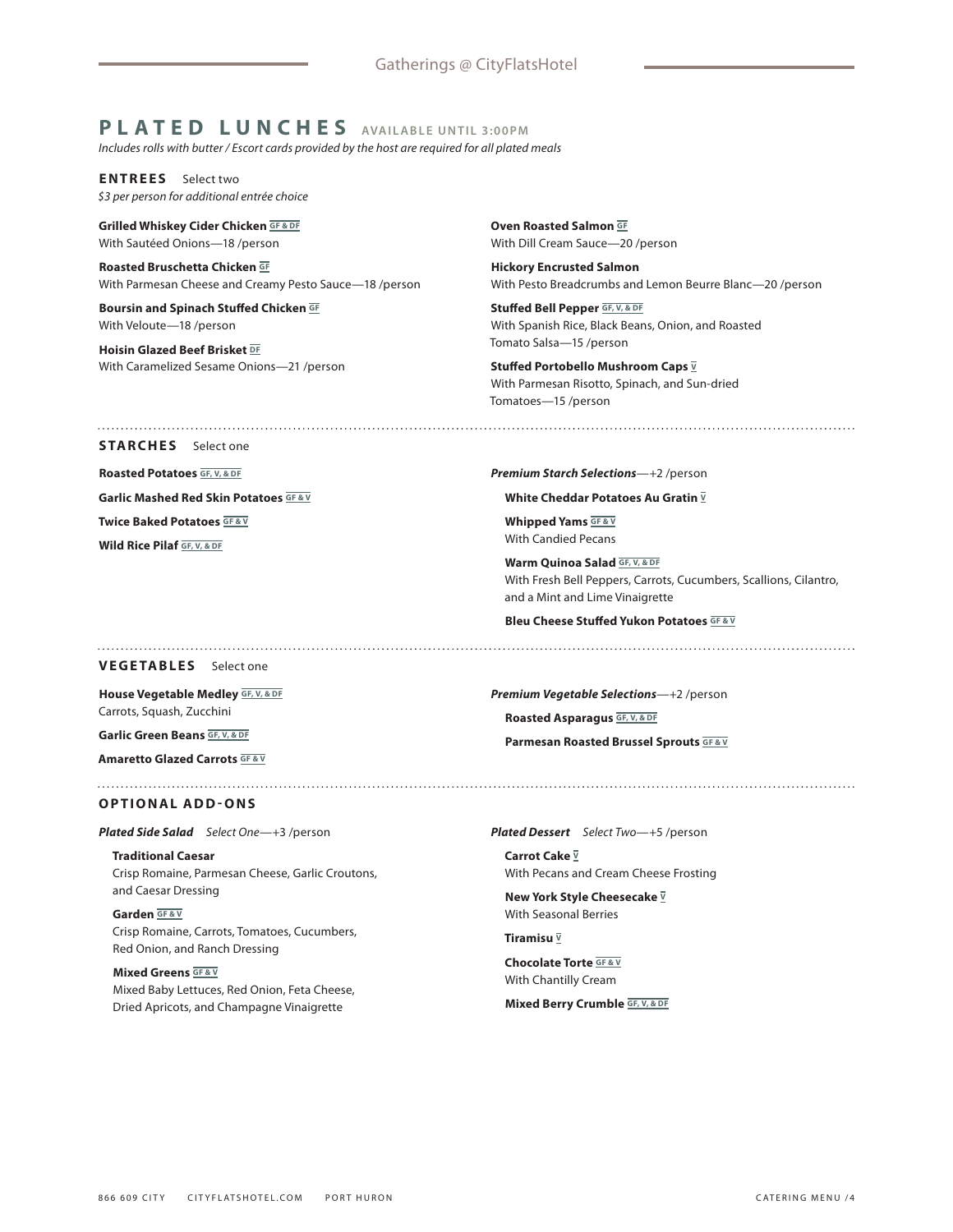# **LUNCH BUFFET—26 /PERSON AVAILABLE UNTIL 3:00PM**

*Includes rolls with butter / 10 person minimum*

**SOUPS AND SALADS** Select one **Broccoli Cheddar**  $\bar{v}$ **White Chicken Chili Loaded Baked Potato** Sweet Potato and Corn Chowder  $\overline{V}$ **Tomato Basil V& DF New England Clam Chowder**—+2 /person **Tuscan White Bean V**

### **Pasta Salad V**

**Traditional Caesar** Crisp Romaine, Parmesan Cheese, Garlic Croutons, and Caesar Dressing

**Garden GF & V** Crisp Romaine, Carrots, Tomatoes, Cucumbers, Red Onion, and Ranch Dressing

**Mixed Greens GF&V** Mixed Baby Lettuces, Red Onion, Feta Cheese, Dried Apricots, and Champagne Vinaigrette

### **ENTREES** Select two

**Grilled Whiskey Cider Chicken GF&DF** With Sautéed Onions

**Roasted Bruschetta Chicken GF** With Parmesan Cheese and Creamy Pesto Sauce

**Oven Roasted Salmon GF** With Dill Cream Sauce

**Hickory Encrusted Salmon** With Pesto Breadcrumbs and Lemon Beurre Blanc

**Traditional or Vegetarian Lasagna** *Eggplant Noodles Optional* **GF**

### **STARCHES AND VEGETABLES** Select two

**Roasted Potatoes GF, V, & DF**

**Garlic Mashed Red Skin Potatoes GF&V** 

**Twice Baked Potatoes GF & V**

**Wild Rice Pilaf GF, V, & DF**

**House Vegetable Medley GF, V, & DF** Carrots, Squash, Zucchini

**Garlic Green Beans GF, V, & DF**

**Amaretto Glazed Carrots GF & V**

**Cavatappi Pasta** With Squash, Zucchini, Mushrooms and Alfredo Sauce **<sup>V</sup>** *Grilled Chicken Optional* 

*Premium Entrée Selections*—+5 /person

**Hoisin Glazed Beef Brisket DF** With Caramelized Sesame Onions

**Beef Tenderloin Tips GF & DF** With Mushrooms and Pearl Onions in a Brown Gravy

**Peppercorn Crusted Ahi Tuna GF** With Wasabi Crème Fraiche

### *Premium Selections*—+2 /person

**White Cheddar Potatoes Au Gratin**  $\overline{V}$ 

**Whipped Yams GF & V** With Candied Pecans

**Bleu Cheese Stuffed Yukon Potatoes GF & V**

**Warm Quinoa Salad GF, V, & DF** With Fresh Bell Peppers, Carrots, Cucumbers, Scallions, Cilantro, and a Mint and Lime Vinaigrette

**Roasted Asparagus GF, V, & DF**

**Parmesan Roasted Brussel Sprouts GF & V**

# **DESSERT PLATTERS**

**Gourmet Cookies**  $\overline{v}$ 

*Maximum of two cookie selections for groups less than 50* Chocolate Chip, Cranberry Pecan, S'mores, White Chocolate Macadamia Nut—+2 /each

**Fudge Brownies**  $\overline{V}$  —+2 /each Lemon Bars  $\overline{v}$  -+3 /each **Seasonal Fruit Tartlets <sup>V</sup>** —+3 /each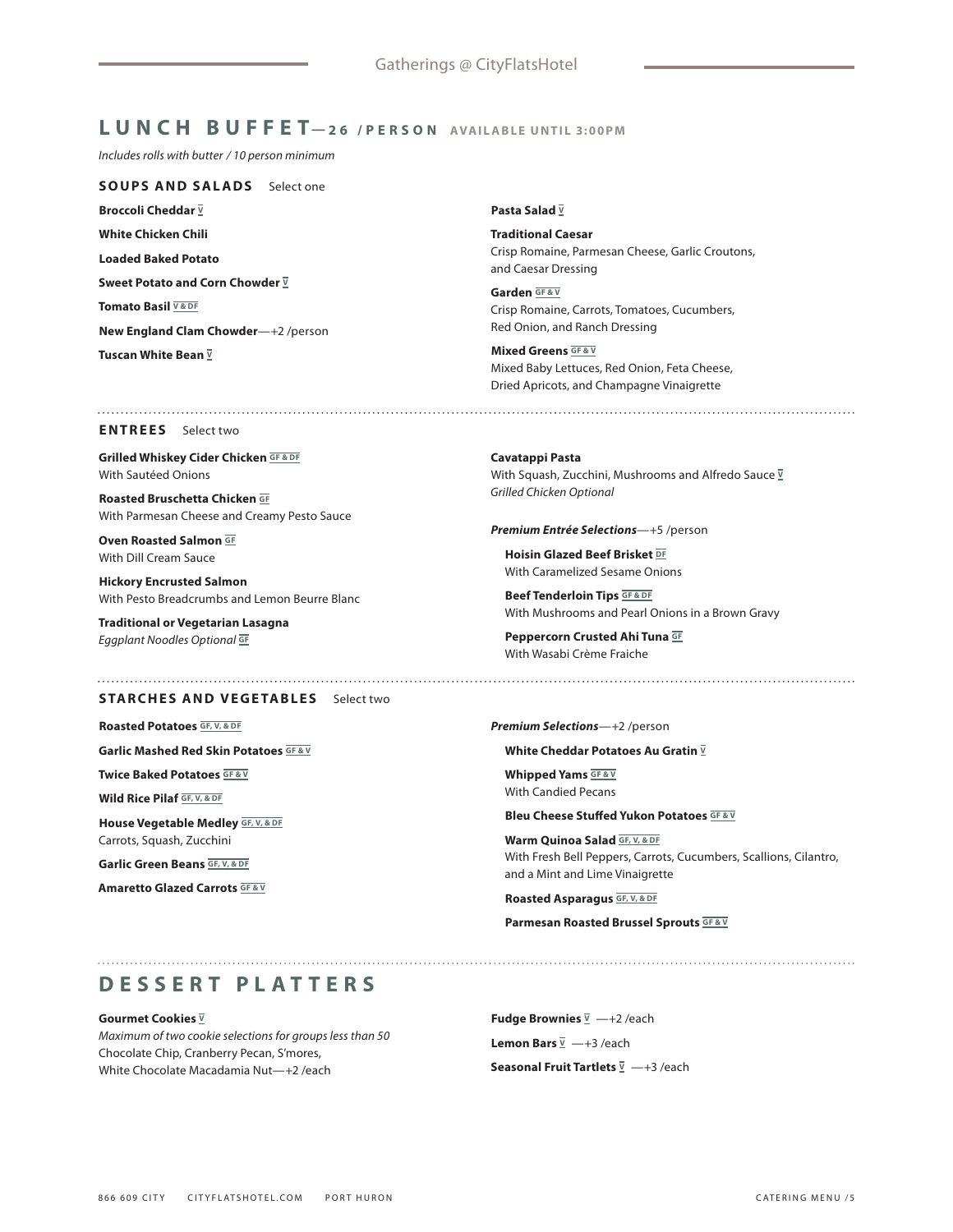# **HORS D'OEUVRE PRESENTATIONS**

**Cherry Pecan Baked Wheel of Brie**  $\overline{y}$ With Crackers and Honey—200 /50 servings

**Charcuterie Board** With Cured Meats, Marinated Vegetables, Cheeses, Dried Fruit, Stone Ground Mustard, Fruit Preserves, Bread and Crackers—400 /50 servings

**Chef's Cheese and Cracker Board** <u>V</u> −200/50 servings

**Garden Variety Vegetables and Ranch <b>GF & V** -200 /50 servings

Hand Cut Fresh Fruit **GF, V, & DF** -250 /50 servings

**The CityScape <sup>V</sup>** Artistic Display of Chef Selected Cheeses, Fruits, Vegetables, and Accompaniments—500 /50 servings

**Baked Spinach and Artichoke Dip**  $\overline{y}$ With Tortilla Chips and Crostini—250 /50 servings

**Roasted Red Pepper Hummus V&DF** With Garden Variety Vegetables and Pita Bread—250 /50 servings

**Baked Buffalo Chicken Dip** Boursin, Cream Cheese, Spicy Shredded Chicken, Fresh Herbs, and Buffalo Sauce with Tortilla Chips and Crostini—250 /50 servings

**Smoked Whitefish Dip** Brie, Cream Cheese, and Smoked Michigan Whitefish with Crackers—300 /50 servings

**Bruschetta Trio**  $\overline{v}$ Trio of Fresh Tomato and Basil, Olive Tapenade, and Wild Mushroom Ricotta with Italian Bread—300 /50 servings

# **HORS D'OEUVRES MAY BE PASSED—75**

### **COLD HORS D'OEUVRES**

**Smoked Salmon Tartlet**—200 /50 pieces

**Caprese Skewers GF & V** —100 /50 pieces

**Bruschetta**  $\overline{V$ <sup>& DF</sup> -100/50 pieces</sub>

**Spicy Marinated Vegetables GF, V, & DF** Served in Cucumber Cups—100 /50 pieces

**Antipasto Kabobs** Marinated Cheese Tortellini, Salami, and Olive—150 /50 pieces

**Baja Chicken Tortilla Cups**—200 /50 pieces

**Deviled Eggs** GF & DF Traditional—100 /50 pieces Jalapeño with Bacon—150 /50 pieces

**Goat Cheese Crostini V** With Red Onion and Cranberry Compote—150 /50 pieces

**Watermelon and Feta Bites V** *Seasonal* With Balsamic Glaze—100 /50 pieces

**Jumbo Cocktail Shrimp GF & DF** —Market Pricing /50 pieces

### **HOT HORS D'OEUVRES**

**Stuffed Mushroom Caps V** Choice of Italian Sausage, Seafood, or Parmesan Risotto—150 /50 pieces

**Prosciutto Wrapped Shrimp GF & DF** With Honey Drizzle—Market Pricing /50 pieces

**Bourbon BBQ Meatballs**—200 /50 pieces

**Teriyaki Beef Skewers <b>DE** -150 /50 pieces

**Greek Chicken Skewers GF** With Tzatziki Sauce—150 /50 pieces

**Baked Pork Pot Stickers** With Plum Sauce—150 /50 pieces

**Mini Crab Cakes** With Remoulade—Market Pricing /50 pieces

**Vegetarian Spring Rolls V** With Plum Sauce—150 /50 pieces

**Spanikopita**  $\overline{v}$  –100/50 pieces

# **SNACKS AND LATE NIGHT**

**Hamburger Sliders** With Ketchup and Mustard—150 /50 pieces

**Cheeseburger Sliders** With Ketchup and Mustard—175 /50 pieces

**BBQ Pulled Pork Sliders**—250 /50 pieces

**Deluxe Mini Hot Dogs** With Ketchup, Mustard, Relish, Onion, Jalapeno, and Shredded Cheese—150 /50 pieces

**Beer Cheese Fondue**  $\overline{V}$ With Soft Pretzel Bites—200 /50 servings

**Breaded Chicken Strips** With Ranch and BBQ Sauce—150 /50 pieces

**French Fries**  $\overline{v}$  -100 /50 servings

**Cheese Pizza** <u>V</u> −18/10 pieces

**Pepperoni Pizza**—20 /10 pieces

**Sperry's Gourmet Popcorn**  $\overline{y}$  -4/person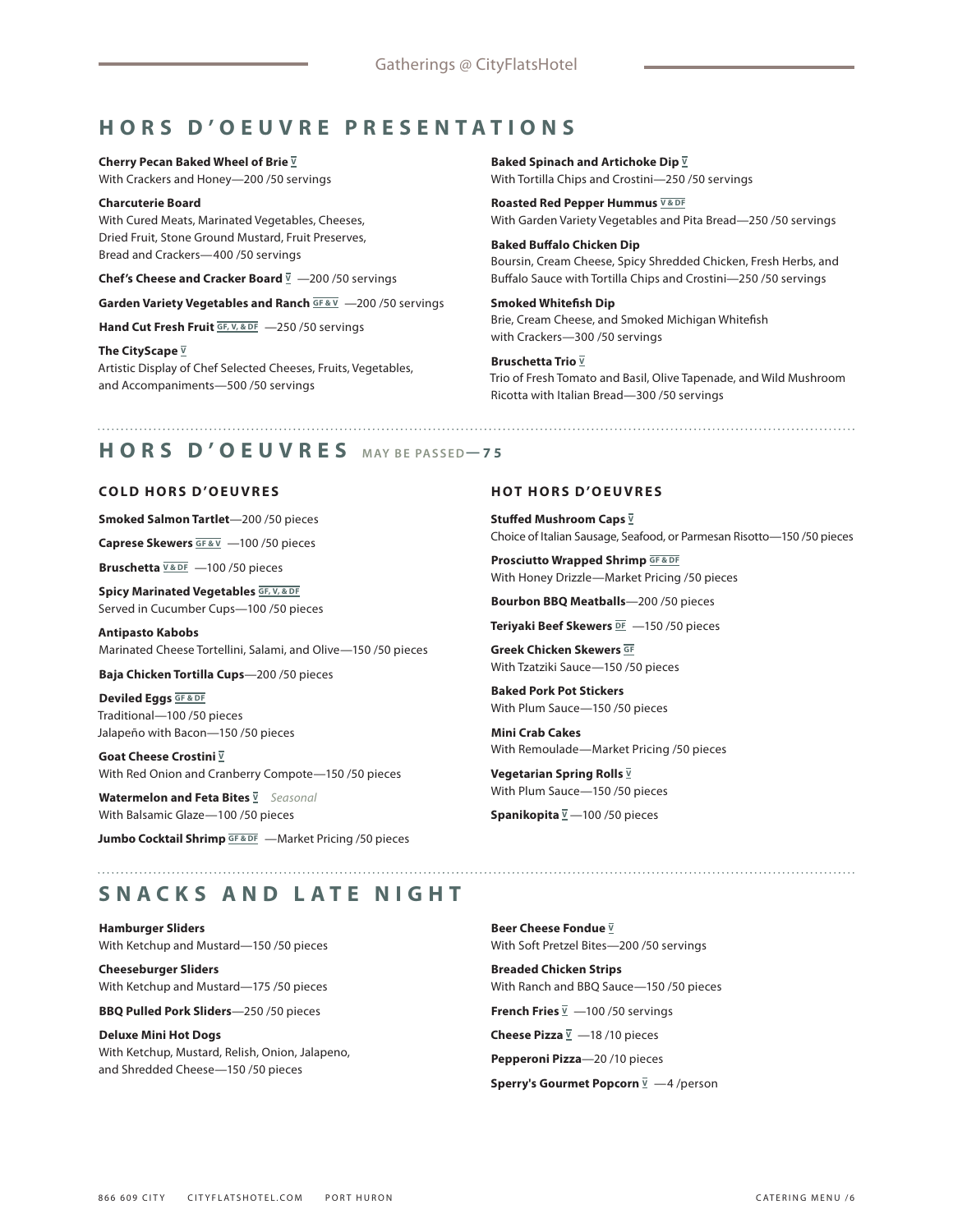### **THEMED BUFFETS** LUNCH 11:00AM-3:00PM / DINNER 3:00PM-10:00PM *25 person minimum*

### **FRESH SALAD BAR**—18 /person *Lunch Only / Includes rolls with butter*

Mixed Greens, Romaine, Carrots, Cucumbers, Tomatoes, Red Onions, Feta Cheese, Cheddar Cheese, Dried Cherries, Sliced Almonds, Hard Boiled Eggs, Bacon Crumbles, Croutons, and Grilled Chicken with Ranch and Balsamic Vinaigrette

**Add Half Sandwiches**—+4 /person Select Two Artisan Sandwiches from Page 3 **Add Soup**—+3 /person Broccoli Cheddar **<sup>V</sup>** White Chicken Chili Loaded Baked Potato Sweet Potato and Corn Chowder  $\overline{Y}$ Tomato Basil **V & DF** New England Clam Chowder—+2 /person Tuscan White Bean **<sup>V</sup>**

### **ALL AMERICAN BAR**—18 /person *Lunch only / Includes assorted bags of kettle chips*

Cheddar, Provolone, Lettuce, Tomato Slices, Red Onion, Pickle Slices, Relish, Jalapeños, Applewood Bacon, Ketchup, Mustard, and Mayo

Substitute Pretzel Buns <u>↓</u> —+2 /person

**Burgers and Brats GF & DF**

**Select Two Sides**

Coleslaw **GF, V, & DF** Pasta Salad **<sup>V</sup>** Potato Salad **GF & V** Fresh Fruit Salad **GF, V, & DF** —+1 /person Garden Salad with Choice of Dressing **GF & V**

**BBQ BAR**—20 /person *Lunch only / Includes cheddar corn muffins with honey butter*

**BBQ Chicken Quarters GF & DF** 

**Pulled Pork with Brioche Buns** 

### **Select Two Sides**

Coleslaw **GF, V, & DF** Pasta Salad **<sup>V</sup>** Steakhouse Potato Salad **GF & V** Fresh Fruit Salad **GF, V, & DF** —+1 /person Garden Salad with Choice of Dressing **GF & V**

**FIESTA TACO BAR** Lunch—18 /person Dinner—24 /person *Includes tortilla chips*

Soft Flour Tortilla Shells, Corn Tortillas, Spanish Rice, Refried Black Beans, Lettuce, Sour Cream, Sautéed Onion and Peppers, Shredded Cheese, Cilantro, Pico de Gallo, and Roasted Tomato Salsa

### **Select Three**

Ground Beef **GF & DF** Shredded Chicken **GF & DF** Blackened Mahi Mahi **GF & DF** —+2 /person Roasted Sweet Potato **GF & DF**

Add Queso and Guacamole **GF&V**—+5 /person

**Add Southwest Chipotle Salad GF**

Crisp Romaine with Bacon Crumbles, Roasted Corn, Pepper Jack Cheese, Tomato, Crispy Tortilla Strips, and Southwest Chipotle Dressing—+4 /person

**Add Dessert** Tres Leches Cake **<sup>V</sup>** —+4 /person Churros with Chocolate Dipping Sauce **<sup>V</sup>** —+4 /person

**TUSCAN PASTA BAR** Lunch—20/person Dinner— 28 /person *Includes garlic breadsticks*

**Salad** Traditional Caesar or Garden with Ranch or Balsamic Vinaigrette

**Cavatappi Pasta**  $\overline{v}$ With Squash, Zucchini, Mushrooms, Olive Oil and Garlic **Cheese Tortellini** With Chicken and Alfredo

**Traditional Lasagna**

**Add Cannolis**  $\overline{V}$  —+5 /person

**ASIAN FUSION BAR** Lunch—20 /person Dinner—28 /person *Includes vegetable spring rolls*

**Sautéed Sweet and Sour Chicken GF & DF** With Pineapple, Peppers, and Onions

**Vegetable Stir-Fry V&DF** 

**Ginger and Soy Marinated Beef with Broccoli DF**

**Select Two**  $\bar{V}$ Fried Rice, Jasmine Rice, or Rice Noodles **Add Steamed Pork Pot Stickers** With Plum Sauce—+150 /50 pieces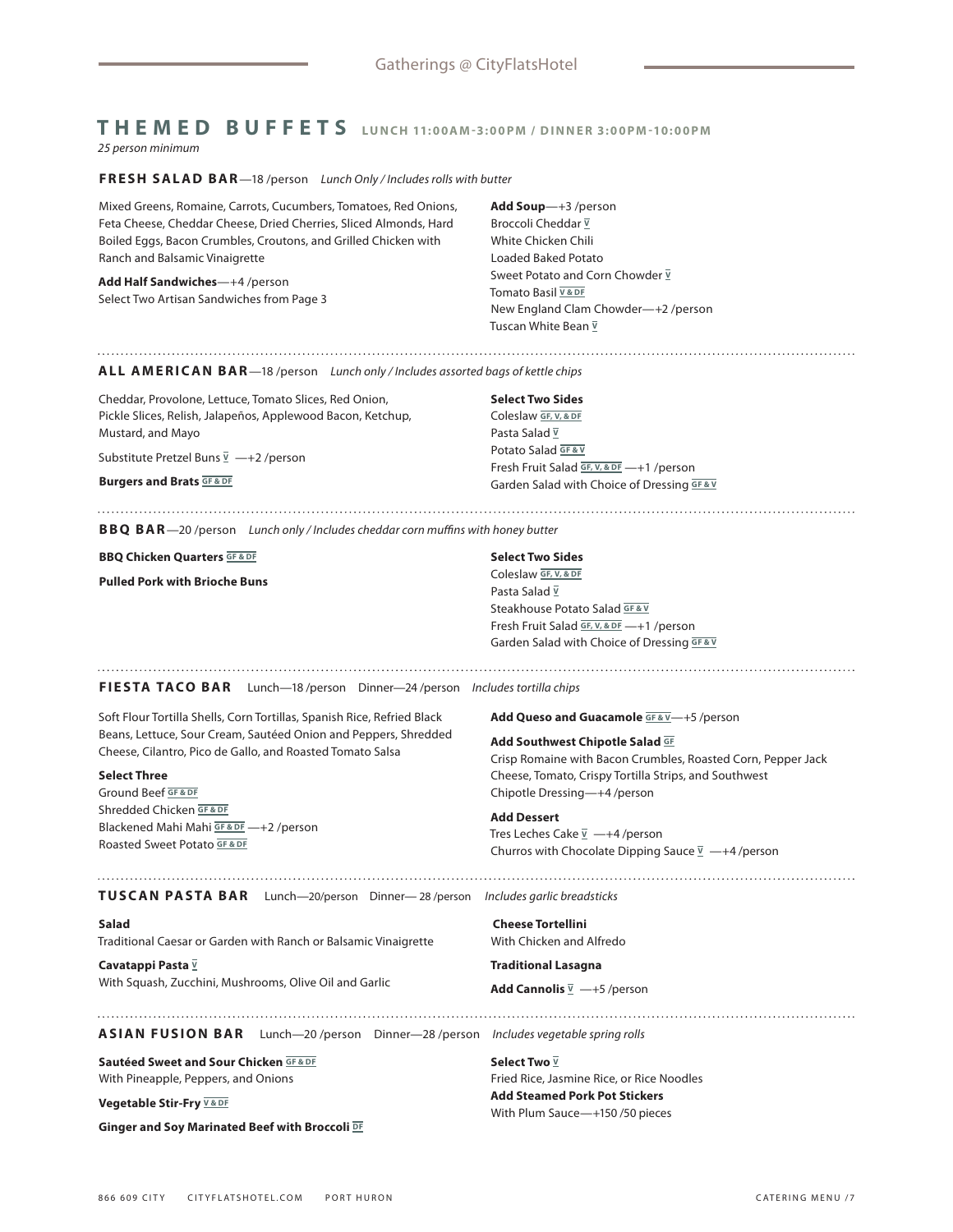# **ADD ON STATIONS**

*25 person minimum*

### **POTATO STATION**—8 /person

### **Select Baked or Mashed GF & V**

Gravy, Cheddar Cheese Sauce, Bacon Crumbles, Sour Cream, Butter, Chives, and Crispy Fried Onions

### **CAVATAPPI MAC AND CHEESE STATION**—8 /person

Shredded Cheddar Cheese, Bacon Crumbles, Diced Tomatoes, Sliced Jalapeños, Fried Crispy Onions, Snipped Chives, and Hot Sauce

**Add Shredded Buffalo Chicken**—+3 /person **Add BBQ Pulled Pork**—+4 /person

### **NACHO STATION**—7 /person

Tortilla Chips, Roasted Tomato Salsa, Pico de Gallo, Ground Beef, Queso, Jalapeños, Lettuce, and Sour Cream

**Add Guacamole GF, V, & DF** —+2 /person

### **Add Shredded Chicken GF & DF**—+4 /person

### 

**CARVING STATIONS** *Chef attendant required—75 All selections are based on Market Pricing. Includes cocktail rolls and appropriate condiments / Carving station servings must be equal to or greater than final guest count* 

**Prime Rib GF** With Horseradish Cream and Au Jus—50 servings

**Roasted Pork Loin GF & DF** With Apple Chutney—40 servings

**Applewood Smoked Ham GF & DF** With Honey Mustard BBQ—30 servings

**Roast Turkey Breast GF & DF** With Cranberry Relish—60 servings

**Herb Crusted Beef Tenderloin GF** With Horseradish Cream—30 servings

### **ICE CREAM SUNDAE STATION**—8 /person

*Chef Attendant Required per 100 guests*—75

Individual Scoops of Vanilla Ice Cream, Chocolate Sauce, Caramel Sauce, Sprinkles, Crushed Oreos, Chopped Peanuts, Strawberry Topping, Maraschino Cherries, and Whipped Cream  $\overline{y}$ 

### **Add Gourmet Cookies**  $\overline{V}$

*Maximum of two cookie selections for groups less than 50*  Chocolate Chip, Cranberry Pecan, S'mores, White Chocolate Macadamia Nut—+24 /dozen

**Add Fudge Brownies** <u>V</u> −+36 /dozen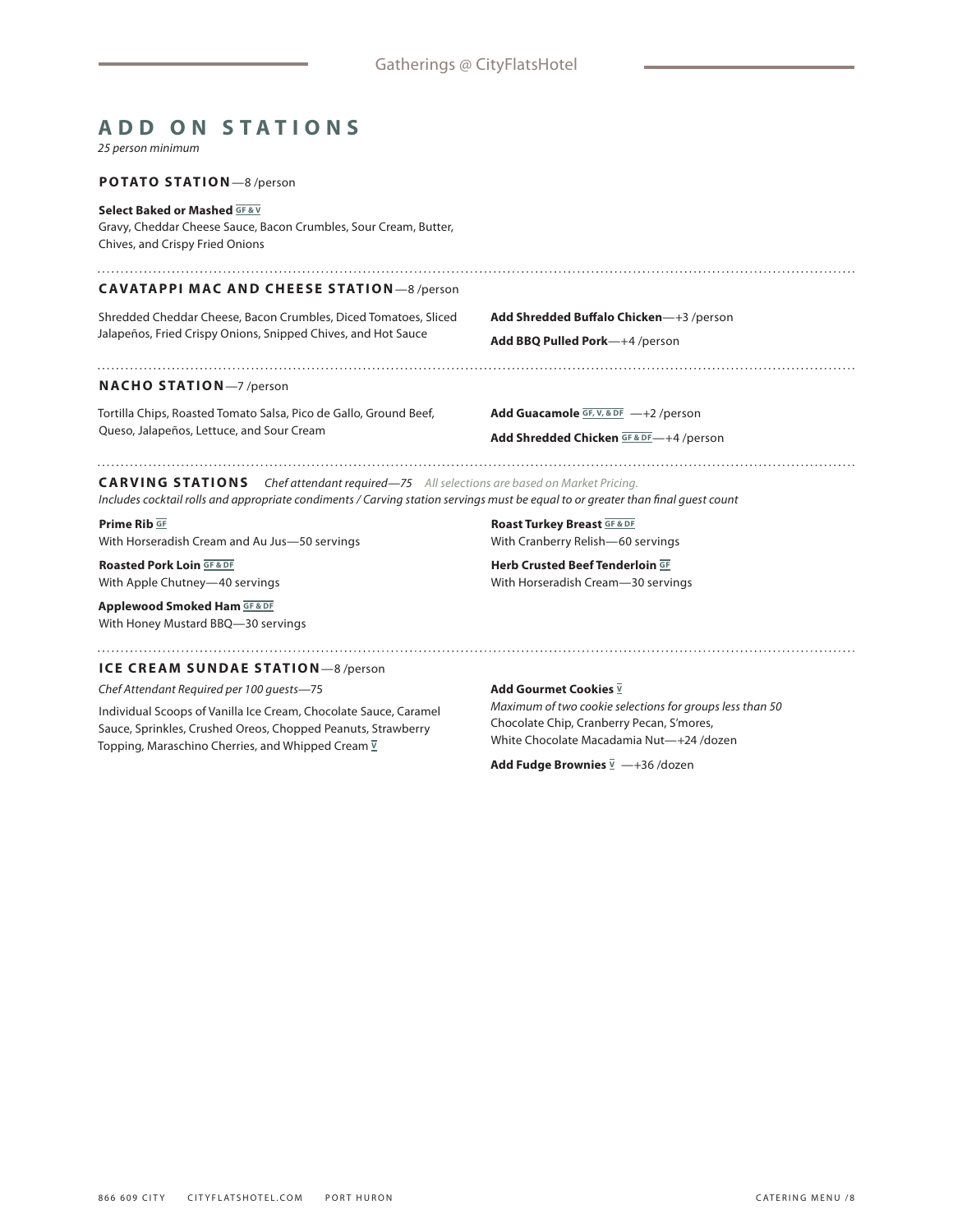# **PLATED DINNER**

*Includes rolls with butter, freshly brewed coffee, herbal teas, iced tea, lemonade, and soda / Escort cards provided by the host are required for all plated meals / Assigned seating required for all wedding receptions*

### **SALADS** Select one

**Traditional Caesar** Crisp Romaine, Parmesan Cheese, Garlic Croutons, and Caesar Dressing

**Garden GF & V** Crisp Romaine, Carrots, Tomatoes, Cucumbers, Red Onion, and Ranch Dressing

**Mixed Greens GF&V** Mixed Baby Lettuces, Red Onion, Feta Cheese, Dried Apricots, and Champagne Vinaigrette

### *Premium Salad Selections*—+2 /person

**Wolverine GF & V**

Crisp Romaine, Dried Cherries, Granny Smith Apples, Goat Cheese, Cashews, and Maple Vinaigrette

**Spinach GF & V** Baby Spinach Leaves, Dried Cherries, Almonds, Bleu Cheese Crumbles, and Balsamic Vinaigrette

### **ENTREES** Select two—+*\$3 per person for additional entrée choice*

**Grilled Whiskey Cider Chicken GF&DF** With Sautéed Onions—27 /person

**Roasted Bruschetta Chicken GF** With Parmesan Cheese and Creamy Pesto Sauce—28 /person

**Baked Chardonnay Chicken** With Almonds, Light Cream Chardonnay Sauce, and Grapes—28 /person

**Boursin and Spinach Stuffed Chicken GF** With Veloute—28 /person

**Oven Roasted Salmon GF** With Dill Cream Sauce—29 /person

**Hickory Encrusted Salmon**

## **VEGETARIAN ENTREES** Select one

**Stuffed Bell Pepper GF, V, & DF** With Spanish Rice, Black Beans, Onion, and Roasted Tomato Salsa—23 /person

**Cavatappi Pasta Primavera <sup>V</sup>** Choice of Olive Oil and Garlic, Mushroom Alfredo, or Marinara —22 /person

### **PLATED KID'S MEALS** Select one *Includes Fresh Fruit Plate and French Fries / Ages 5-12*

**Chicken Tenders** Choice of Breaded or Grilled, with BBQ Sauce and Ketchup—12 /person

With Pesto Breadcrumbs and Lemon Beurre Blanc—29 /person

**Bacon Wrapped Pork Chop GF & DF** With Whiskey Glaze—29 /person

**Hoisin Glazed Beef Brisket DF** With Caramelized Sesame Onions—30 /person

**Peppercorn Crusted Ahi Tuna GF** With Wasabi Crème Fraiche—33 /person

**Crab Stuffed Jumbo Shrimp**—Market Pricing /person

**New York Strip GF & DF** With Red Wine Demi-Glace—37 /person

**Filet Mignon GF & DF** With Red Wine Demi-Glace—39 /person

**Stuffed Portobello Mushroom Caps V** With Parmesan Risotto, Spinach, and Sun-dried Tomatoes—24 /person

**Macaroni and Cheese**  $\overline{y}$  -12 /person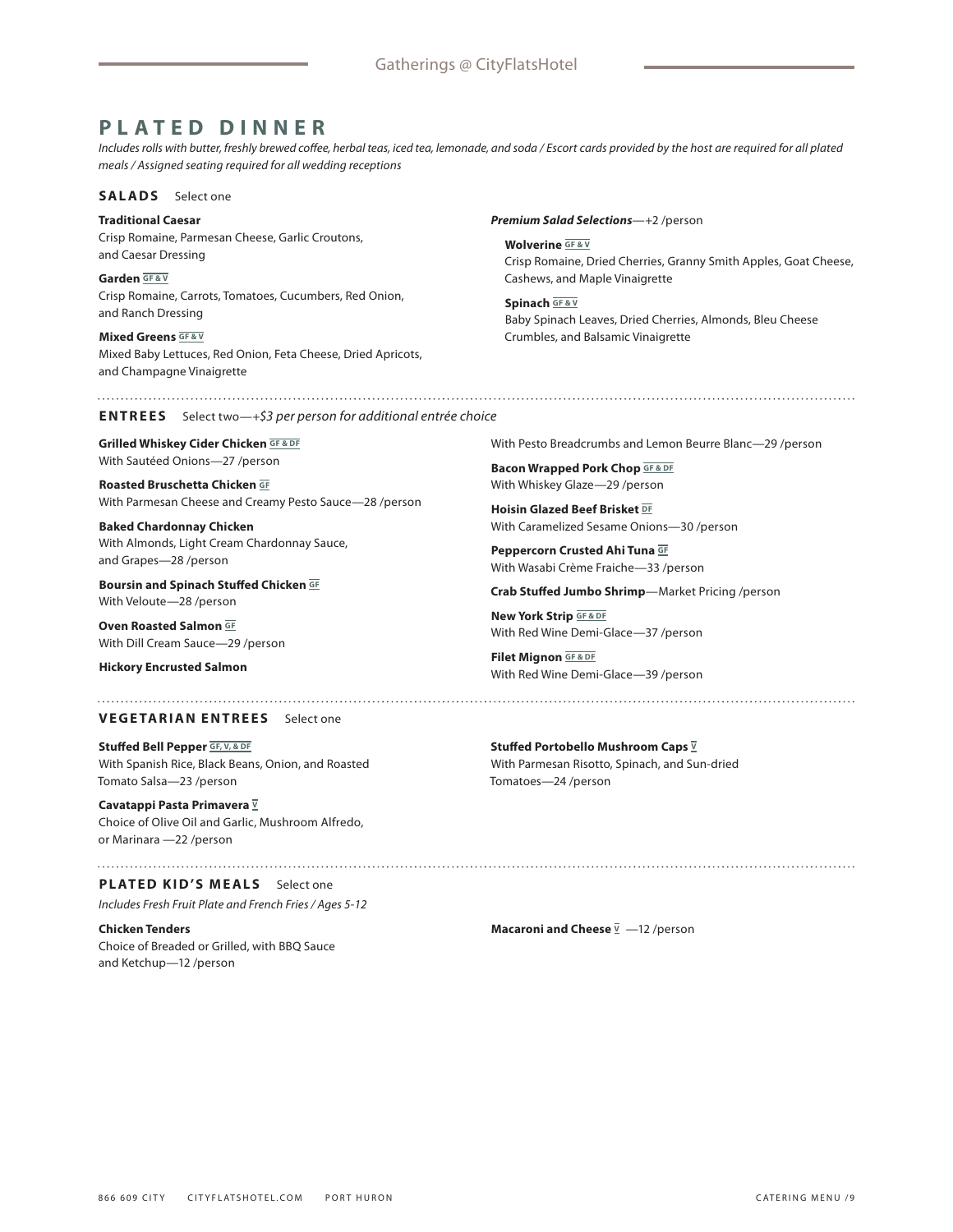# **PLATED DINNER CONTINUED**

**STARCHES** Select one  **Roasted Potatoes GF, V, & DF Garlic Mashed Red Skin Potatoes <b>GF&V Twice Baked Potatoes GF&V** 

**Wild Rice Pilaf GF, V, & DF**

*Premium Starch Selections*—+2 /person

**White Cheddar Potatoes Au Gratin**  $\overline{V}$ 

**Whipped Yams** GF&V With Candied Pecans

**Warm Quinoa Salad GF, V, & DF** With Fresh Bell Peppers, Carrots, Cucumbers, Scallions, Cilantro, and a Mint and Lime Vinaigrette

**Bleu Cheese Stuffed Yukon Potatoes GF & V**

**VEGETABLES** Select one

**House Vegetable Medley GF, V, & DF** Carrots, Squash, Zucchini

**Garlic Green Beans GF, V, & DF**

**Amaretto Glazed Carrots GF&V** 

*Premium Vegetable Selections*—+2 /person **Roasted Asparagus GF, V, & DF Parmesan Roasted Brussel Sprouts <b>GF & V** 

**PLATED DESSERTS**—+6 /person *Maximum of two dessert selections*

**Carrot Cake**  $\bar{v}$ With Pecans and Warm Cream Cheese Frosting

**New York Style Cheesecake**  $\overline{Y}$ With Seasonal Berries

**Chocolate Torte <b>GF & V** With Chantilly Cream

**Vanilla or Hazelnut Crème Brulee GF & V Tiramisu V Mixed Berry Crumble GF, V, & DF**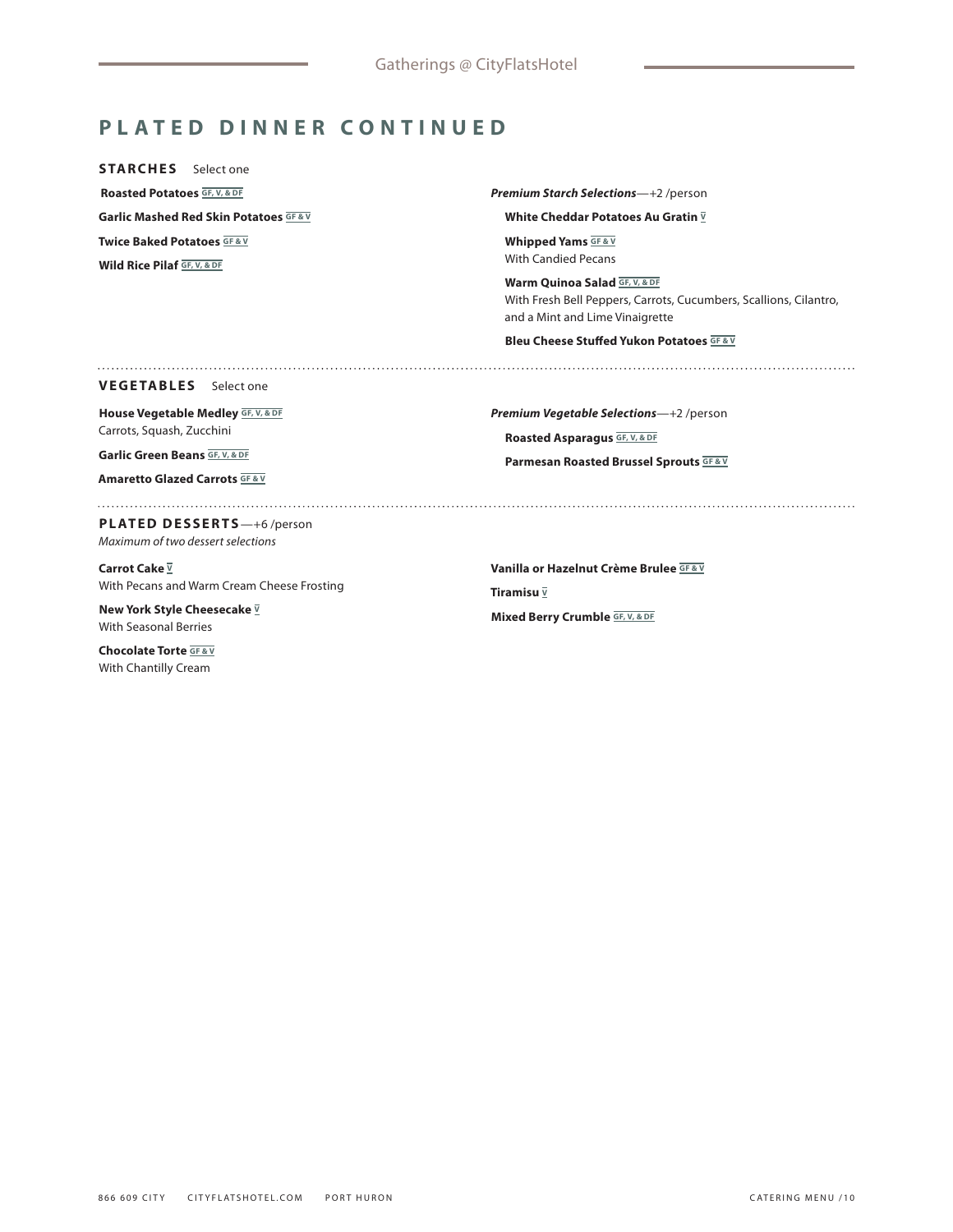# **DUO-PLATED DINNER**

*Includes rolls with butter, freshly brewed coffee, herbal teas, iced tea, lemonade, and soda / Assigned seating required for all wedding receptions*

### **SALADS** Select one

**Traditional Caesar** Crisp Romaine, Parmesan Cheese, Garlic Croutons, and Caesar Dressing

**Garden GF & V** Crisp Romaine, Carrots, Tomatoes, Cucumbers, Red Onion, and Ranch Dressing

**Mixed Greens GF&V** Mixed Baby Lettuces, Red Onion, Feta Cheese, Dried Apricots, and Champagne Vinaigrette

**ENTREES** Select one

**Grilled Whiskey Cider Chicken GF & DF & Bacon Wrapped Pork Chop GF & DF** With Whiskey Glaze / With Sautéed Onions—32 /person

**Roasted Bruschetta Chicken GF & Hickory Encrusted Salmon** With Parmesan Cheese and Creamy Pesto Sauce / With Pesto Breadcrumbs and Lemon Beurre Blanc—34 /person

**Baked Chardonnay Chicken & Hoisin Glazed Beef Brisket DF** With Almonds, Light Cream Chardonnay Sauce, and Grapes / With Caramelized Sesame Onions—36 /person

**STARCHES** Select one

 **Roasted Potatoes GF, V, & DF**

**Garlic Mashed Red Skin Potatoes GF & V**

**Twice Baked Potatoes GF & V**

**Wild Rice Pilaf GF, V, & DF**

*Premium Salad Selections*—+2 /person

**Wolverine GF & V** Crisp Romaine, Dried Cherries, Granny Smith Apples, Goat Cheese, Cashews, and Maple Vinaigrette

**Spinach GF & V** Baby Spinach Leaves, Dried Cherries, Almonds, Bleu Cheese Crumbles, and Balsamic Vinaigrette

**Boursin and Spinach Stuffed Chicken GF & New York Strip GF & DF** With Veloute / With Red Wine Demi-Glace—40 /person

**Oven Roasted Salmon GF & New York Strip GF & DF** With Dill Cream Sauce / With Red Wine Demi-Glace—42 /person

**Crab Stuffed Jumbo Shrimp & Filet Mignon GF & DF** With Red Wine Demi-Glace—Market Price /person

**Filet Mignon GF & DF & Lobster Tail** With Red Wine Demi-Glace—Market Price /person

*Premium Starch Selections*—+2 /person

**White Cheddar Potatoes Au Gratin**  $\overline{V}$ 

**Whipped Yams GF & V** With Candied Pecans

**Warm Quinoa Salad GF, V, & DF** With Fresh Bell Peppers, Carrots, Cucumbers, Scallions, Cilantro, and a Mint and Lime Vinaigrette

**Bleu Cheese Stuffed Yukon Potatoes GF & V**

**VEGETABLES** Select one

**House Vegetable Medley GF, V, & DF** Carrots, Squash, Zucchini

**Garlic Green Beans GF, V, & DF**

**Amaretto Glazed Carrots GF & V**

*Premium Vegetable Selections*—+2 /person **Roasted Asparagus GF, V, & DF Parmesan Roasted Brussel Sprouts GF & V**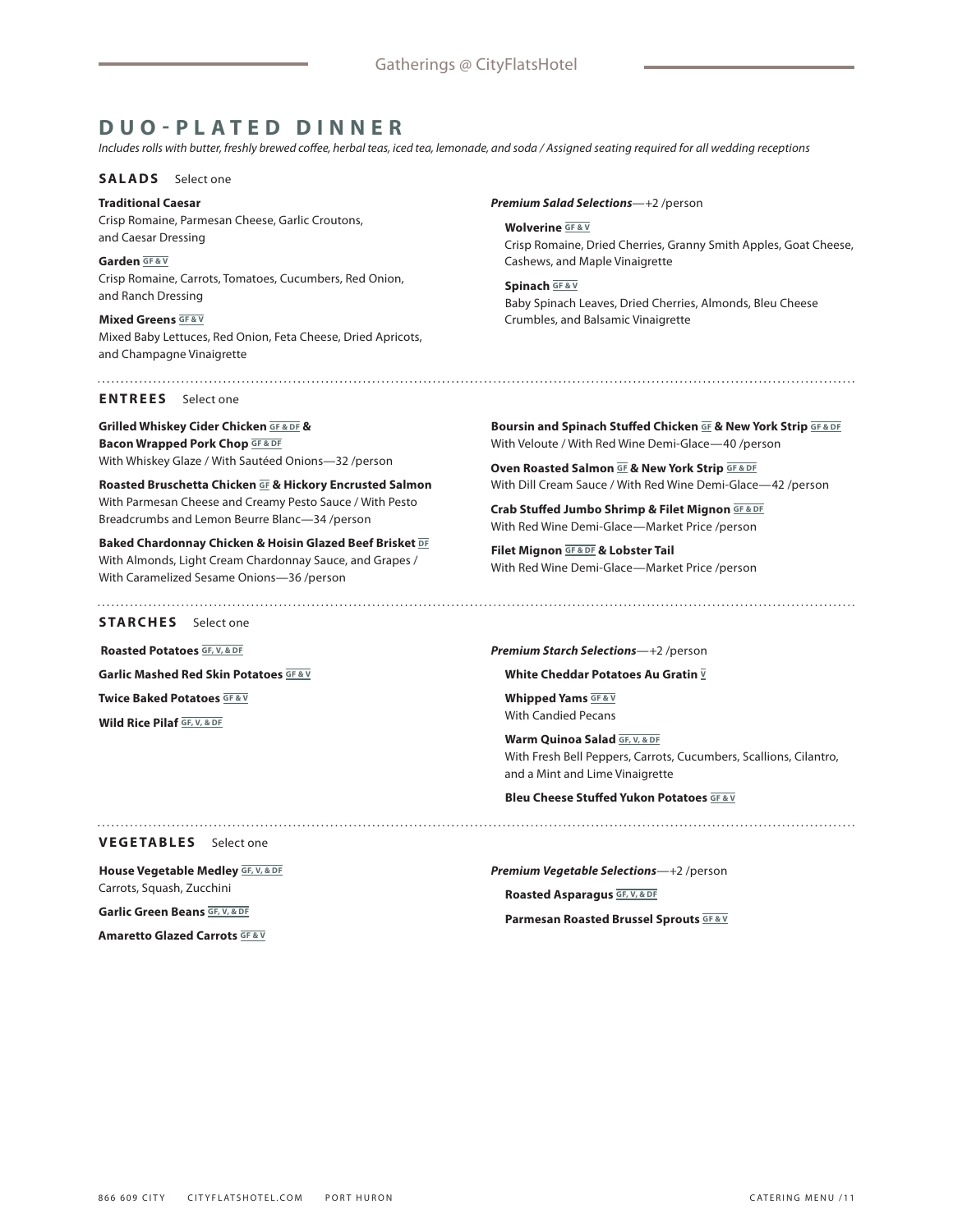# **DINNER BUFFET —30 /PERSON**

*Includes rolls with butter, freshly brewed coffee, herbal teas, iced tea, lemonade, and soda* 

### **PLATED SALADS** Select one

**Traditional Caesar** Crisp Romaine, Parmesan Cheese, Garlic Croutons, and Caesar Dressing

**Garden GF & V** Crisp Romaine, Carrots, Tomatoes, Cucumbers, Red Onion, and Ranch Dressing

**Mixed Greens GF&V** Mixed Baby Lettuces, Red Onion, Feta Cheese, Dried Apricots, and Champagne Vinaigrette

*Premium Salad Selections*—+2 /person

**Wolverine GF&V** Crisp Romaine, Dried Cherries, Granny Smith Apples, Goat Cheese, Cashews, and Maple Vinaigrette

**Spinach GF & V** Baby Spinach Leaves, Dried Cherries, Almonds, Bleu Cheese Crumbles, and Balsamic Vinaigrette

**ENTREES** Select two—*+4 per person for additional entrée choice*

**Grilled Whiskey Cider Chicken GF & DF** With Sautéed Onions

**Roasted Bruschetta Chicken GF** With Parmesan Cheese and Creamy Pesto Sauce

**Baked Chardonnay Chicken** With Herbed Breading, Almonds, Light Cream Chardonnay Sauce, and Grapes

**Boursin and Spinach Stuffed Chicken GF** With Veloute

**Seared Salmon GF** With Dill Cream Sauce

**Hickory Roasted Salmon** With Pesto Breadcrumbs and Lemon Beurre Blanc

**Bacon Wrapped Pork Chop GF & DF** With Whiskey Glaze

**Traditional or Vegetarian Lasagna** *Eggplant Noodles Optional* **GF**

**Cavatappi Pasta** With Squash, Zucchini, Mushrooms and Alfredo Sauce **<sup>V</sup>** *Grilled Chicken Optional* 

*Premium Entrée Selections*—+3 /person

**Hoisin Glazed Beef Brisket DF** With Caramelized Sesame Onions

**Beef Tenderloin Tips GF & DF** With Mushrooms and Pearl Onions in a Brown Gravy

**Peppercorn Crusted Ahi Tuna GF** With Wasabi Crème Fraiche

**STARCHES OR VEGETABLES** Select three

**Roasted Potatoes GF, V, & DF**

**Twice Baked Potatoes GF & V**

**Wild Rice Pilaf GF, V, & DF**

**Garlic Mashed Red Skin Potatoes GF & V**

**House Vegetable Medley** Carrots, Squash, Zucchini **GF, V, & DF**

**Garlic Green Beans GF, V, & DF**

**Amaretto Glazed Carrots GF&V** 

*Premium Selections*—+2 /person

**White Cheddar Potatoes Au Gratin V**

**Whipped Yams with Candied Pecans GF&V** 

**Bleu Cheese Stuffed Yukon Potatoes GF & V**

**Warm Quinoa Salad GF, V, & DF** With Fresh Bell Peppers, Carrots, Cucumbers, Scallions, and Cilantro, with a Mint and Lime Vinaigrette

**Roasted Asparagus GF, V, & DF**

**Parmesan Roasted Brussel Sprouts GF & V**

### **VEGETARIAN AND KID'S MEAL**

Vegetarian and Kids' plated entree selections available for separate puchase, found on page 9.